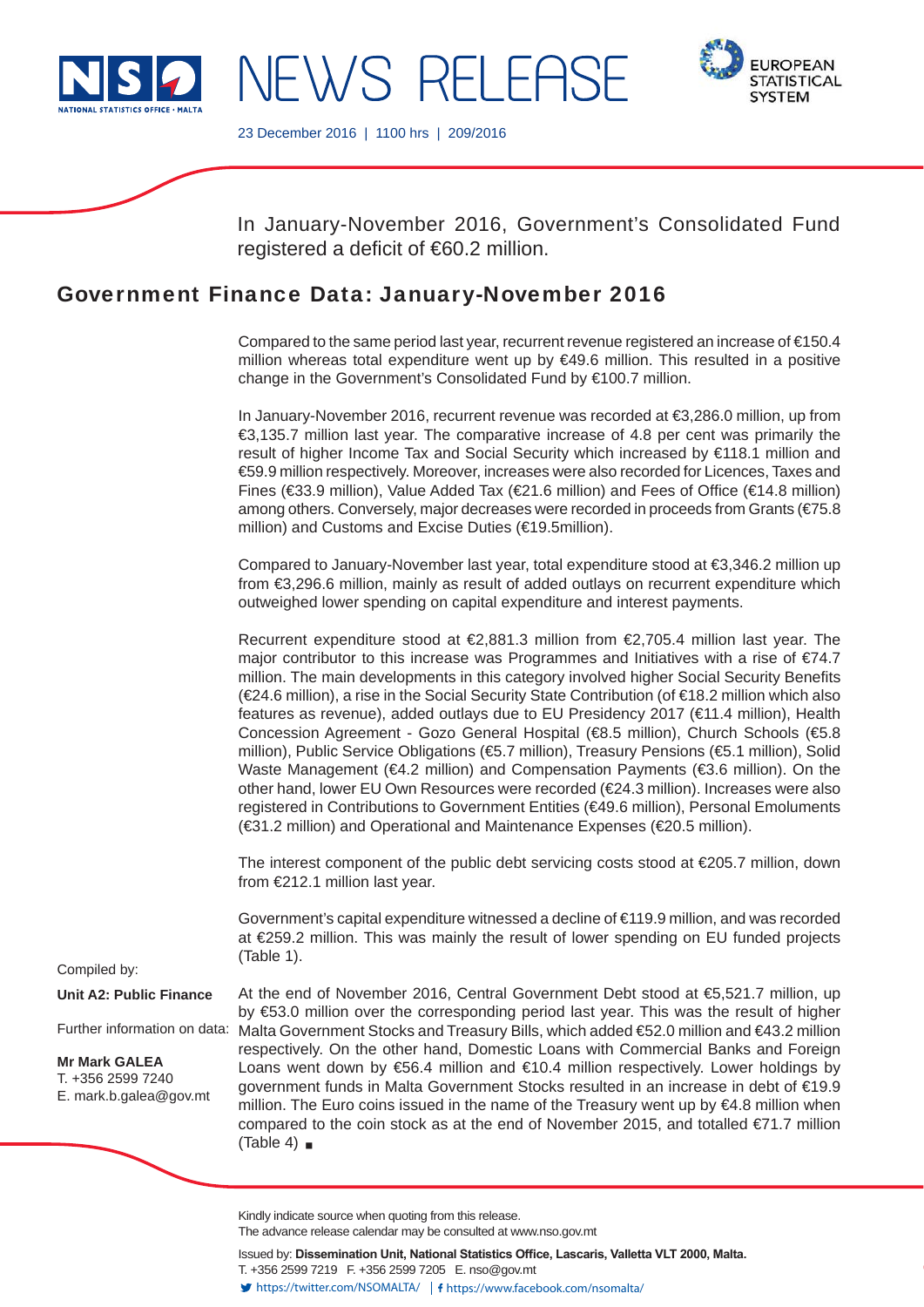|                                             |            |            |           | Jan-Nov 2016 /      |          |  |
|---------------------------------------------|------------|------------|-----------|---------------------|----------|--|
|                                             | Jan-Nov    | Jan-Nov    | Jan-Nov   | <b>Jan-Nov 2015</b> |          |  |
| <b>Description</b>                          | 2014       | 2015       | 2016      | Change              |          |  |
|                                             |            |            | €000      |                     | % change |  |
|                                             |            |            |           |                     |          |  |
| (a) Total Recurrent Revenue                 | 2,895,447  | 3,135,666  | 3,286,036 | 150,370             | 4.8      |  |
| <b>Customs and Excise Duties</b>            | 278,756    | 269,037    | 249,504   | $-19,533$           |          |  |
| Licences, Taxes and Fines                   | 218,862    | 253,842    | 287,702   | 33,860              |          |  |
| Income Tax                                  | 860,984    | 958,044    | 1,076,193 | 118,148             |          |  |
| Value Added Tax                             | 593,166    | 647,609    | 669,194   | 21,585              |          |  |
| Fees of Office                              | 51,721     | 45,726     | 60,547    | 14,821              |          |  |
| <b>Reimbursements</b>                       | 22,332     | 25,647     | 23,980    | $-1,667$            |          |  |
| <b>Public Corporations</b>                  | $\Omega$   | $\Omega$   | $\Omega$  | 0                   |          |  |
| Central Bank of Malta                       | 50,000     | 48,000     | 50,000    | 2,000               |          |  |
| Rents                                       | 24,808     | 26,710     | 28,275    | 1,565               |          |  |
| Dividends on Investment                     | 5,118      | 15,990     | 20,898    | 4,908               |          |  |
| Interest on loans made by Government        | 1,123      | 289        | 97        | $-192$              |          |  |
| Social Security                             | 593,830    | 627,256    | 687,168   | 59,913              |          |  |
| Grants                                      | 166,412    | 171,419    | 95,579    | $-75,840$           |          |  |
| Miscellaneous Receipts                      | 28,336     | 46,098     | 36,900    | $-9,197$            |          |  |
| (b) Total Expenditure                       | 3,084,315  | 3,296,610  | 3,346,243 | 49,633              | 1.5      |  |
| <b>Recurrent Expenditure</b>                | 2,503,259  | 2,705,392  | 2,881,345 | 175,952             | 6.5      |  |
| <b>Personal Emoluments</b>                  | 591,217    | 625,286    | 656,482   | 31,196              |          |  |
| Operational and Maintenance Expenses        | 119,414    | 135,014    | 155,523   | 20,510              |          |  |
| Programmes and Initiatives                  | 1,553,006  | 1,667,367  | 1,742,027 | 74,661              |          |  |
| <b>Contributions to Government Entities</b> | 239,621    | 277,725    | 327,312   | 49,587              |          |  |
| <b>Interest</b>                             | 210,590    | 212,089    | 205,712   | $-6,377$            | $-3.0$   |  |
| Capital Expenditure                         | 370,467    | 379,129    | 259,186   | $-119,943$          | $-31.6$  |  |
| (a-b) Consolidated Fund Surplus/Deficit     | $-188,868$ | $-160,944$ | $-60,207$ | 100,737             | 62.6     |  |
| (c) Financial Transactions                  |            |            |           |                     |          |  |
| Revenue                                     |            |            |           |                     |          |  |
| Loans                                       | 648,841    | 473,235    | 597,902   | 124,667             |          |  |
| Repayment of Loans                          | 0          | 0          | 12,184    | 12,184              |          |  |
| Receipts from Sale of Shares                | 0          | 700        | 1,094     | 394                 |          |  |
| Other extraordinary receipts                | $\Omega$   | $\Omega$   | 0         | $\Omega$            |          |  |
| Expenditure                                 |            |            |           |                     |          |  |
| Contribution to Sinking Fund                | 29,863     | 14,863     | 14,863    | $\Omega$            |          |  |
| <b>Equity Acquisition</b>                   | 13,755     | 1,059      | 12,484    | 11,425              |          |  |
| Repayment of Loan                           | 357,257    | 217,085    | 481,669   | 264,584             |          |  |
| Loans                                       | 0          | 0          | 0         | 0                   |          |  |

Note: Totals may not add up due to rounding.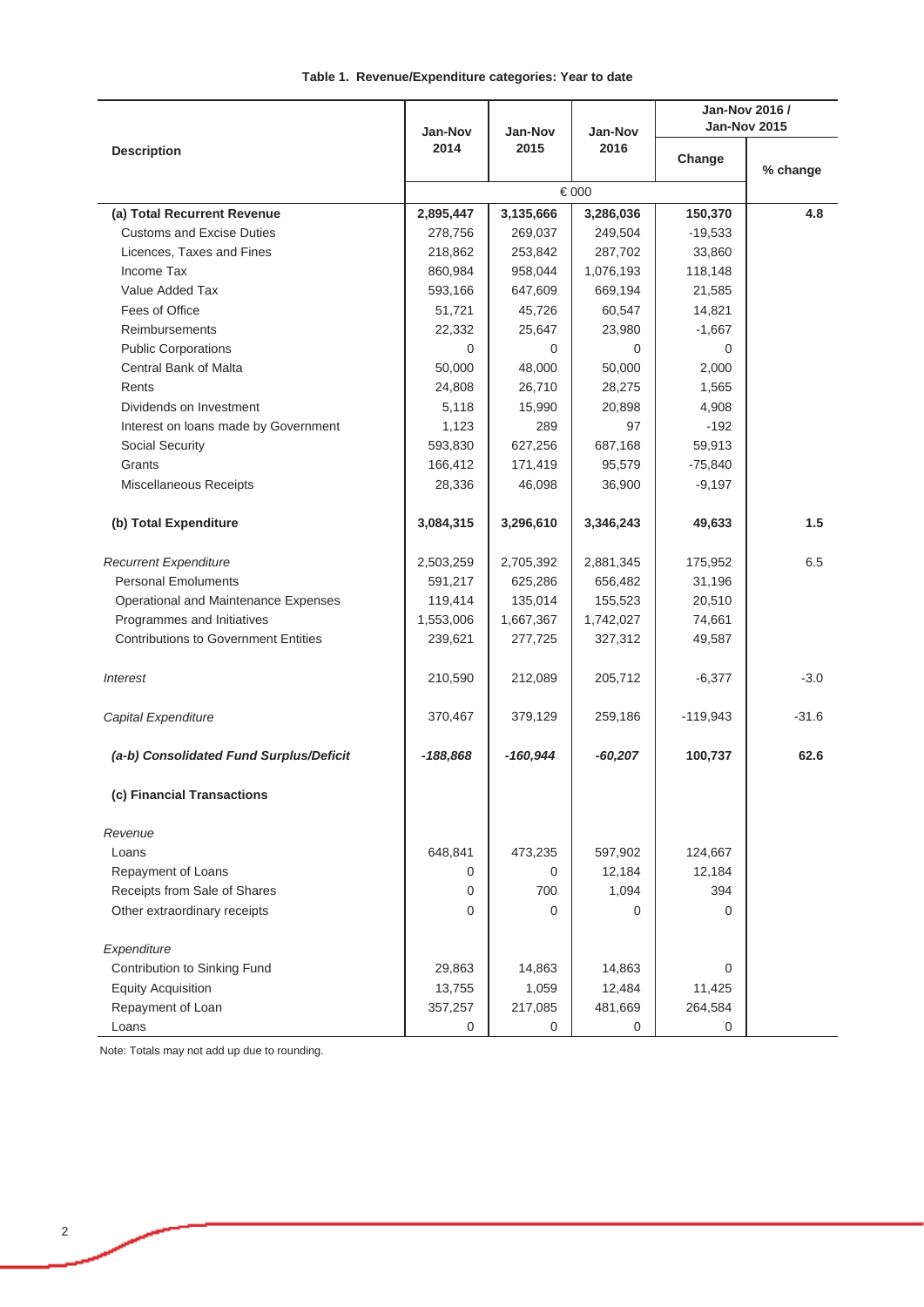## **Table 2. Revenue/Expenditure categories: Monthly**

|                                             |                 |                 |                 | November 2016 /      |               |  |
|---------------------------------------------|-----------------|-----------------|-----------------|----------------------|---------------|--|
|                                             | <b>November</b> | <b>November</b> | <b>November</b> |                      | November 2015 |  |
| <b>Description</b>                          | 2014            | 2015            | 2016            | Change               |               |  |
|                                             |                 |                 |                 |                      | % change      |  |
|                                             |                 |                 |                 |                      |               |  |
| (a) Total Recurrent Revenue                 | 395,579         | 369,582         | 378,868         | 9,286                | 2.5           |  |
| <b>Customs and Excise Duties</b>            | 151,173         | 58,043          | 24,902          | $-33,141$            |               |  |
| Licences, Taxes and Fines                   | 14,300          | 21,419          | 27,367          | 5,948                |               |  |
| Income Tax                                  | 46,064          | 68,293          | 75,593          | 7,299                |               |  |
| Value Added Tax                             | 101,697         | 137,945         | 145,587         | 7,642                |               |  |
| Fees of Office                              | 18,610          | 8,130           | 7,931           | $-199$               |               |  |
| <b>Reimbursements</b>                       | 2,283           | 5,743           | 2,957           | $-2,786$             |               |  |
| <b>Public Corporations</b>                  | 0               | $\Omega$        | 0               | $\Omega$             |               |  |
| Central Bank of Malta                       | 6,000           | 6,000           | 8,000           | 2,000                |               |  |
| Rents                                       | 940             | 2,099           | 1,299           | $-800$               |               |  |
| Dividends on Investment                     | 0               | 1,300           | 1,050           | $-250$               |               |  |
| Interest on loans made by Government        | 3               | 101             | $\Omega$        | $-100$               |               |  |
| Social Security                             | 53,647          | 57,197          | 65,149          | 7,953                |               |  |
| Grants                                      | 106             | 24              | 17,535          | 17,510               |               |  |
| Miscellaneous Receipts                      | 756             | 3,289           | 1,498           | $-1,791$             |               |  |
|                                             |                 |                 |                 |                      |               |  |
| (b) Total Expenditure                       | 301,883         | 326,015         | 334,224         | 8,210                | 2.5           |  |
| <b>Recurrent Expenditure</b>                | 232,046         | 271,297         | 286,796         | 15,499               | 5.7           |  |
| <b>Personal Emoluments</b>                  | 51,925          | 59,954          | 58,475          | $-1,479$             |               |  |
| Operational and Maintenance Expenses        | 13,135          | 12,786          | 9,505           | $-3,282$             |               |  |
| Programmes and Initiatives                  | 143,922         | 166,441         | 174,347         | 7,906                |               |  |
| <b>Contributions to Government Entities</b> | 23,064          | 32,116          | 44,469          | 12,353               |               |  |
|                                             |                 |                 |                 |                      |               |  |
| <b>Interest</b>                             | 18,516          | 16,240          | 18,712          | 2,472                | 15.2          |  |
| Capital Expenditure                         | 51,321          | 38,477          | 28,716          | $-9,761$             | $-25.4$       |  |
| (a-b) Consolidated Fund Surplus/Deficit     | 93,696          | 43,567          | 44,643          | 1,076                | 2.5           |  |
| (c) Financial Transactions                  |                 |                 |                 |                      |               |  |
|                                             |                 |                 |                 |                      |               |  |
| Revenue<br>Loans                            | $\mathbf 0$     |                 |                 | $-35,000$            |               |  |
|                                             |                 | 35,000          | 0               |                      |               |  |
| Repayment of Loans                          | 0               | 0               | 0               | $\mathbf 0$<br>$-37$ |               |  |
| Receipts from Sale of Shares                | $\mathbf 0$     | 0               | $-37$           |                      |               |  |
| Other extraordinary receipts                | $\mathbf 0$     | 0               | 0               | $\Omega$             |               |  |
| Expenditure                                 |                 |                 |                 |                      |               |  |
| Contribution to Sinking Fund                | $\mathbf 0$     | 0               | $\mathbf 0$     | 0                    |               |  |
| <b>Equity Acquisition</b>                   | $\Omega$        | 0               | 0               | $\Omega$             |               |  |
| Repayment of Loan                           | 93,882          | 885             | 186,352         | 185,467              |               |  |
| Loans                                       | 0               | 0               | $\mathbf 0$     | 0                    |               |  |

Note: Totals may not add up due to rounding.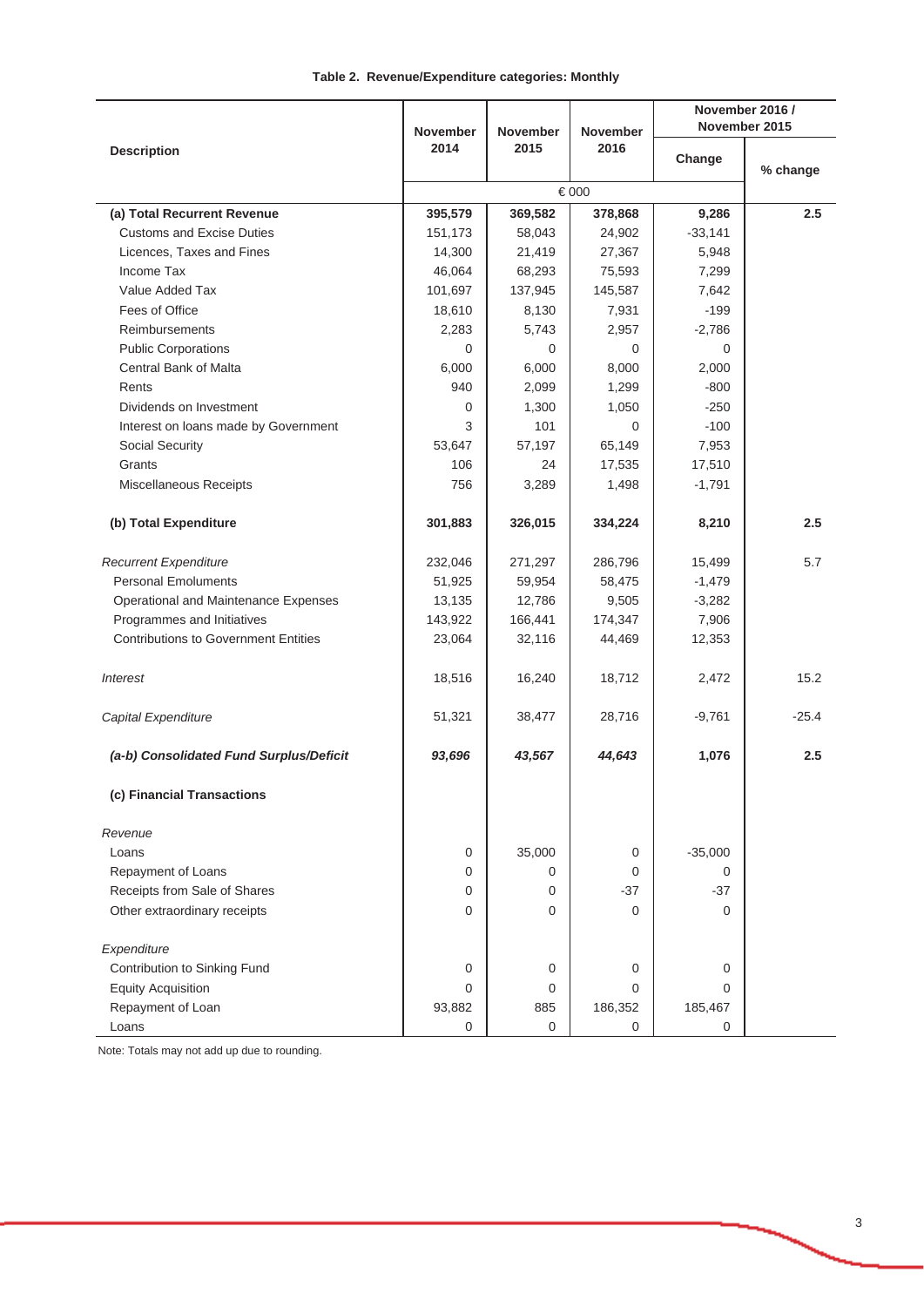## **Table 3. Government Expenditure by COFOG category**

| <b>COFOG</b>                     | <b>Personal Emoluments</b>  |                        |                        | <b>Operational and Maintenance</b><br><b>Expenses</b> |                        |                        | <b>Programmes and Initiatives</b> |                        |                        | <b>Contributions to Government</b><br><b>Entities</b> |                        |                        |
|----------------------------------|-----------------------------|------------------------|------------------------|-------------------------------------------------------|------------------------|------------------------|-----------------------------------|------------------------|------------------------|-------------------------------------------------------|------------------------|------------------------|
|                                  | <b>Jan-Nov</b><br>2014      | Jan-Nov<br>2015        | Jan-Nov<br>2016        | Jan-Nov<br>2014                                       | <b>Jan-Nov</b><br>2015 | Jan-Nov<br>2016        | <b>Jan-Nov</b><br>2014            | <b>Jan-Nov</b><br>2015 | <b>Jan-Nov</b><br>2016 | <b>Jan-Nov</b><br>2014                                | <b>Jan-Nov</b><br>2015 | <b>Jan-Nov</b><br>2016 |
|                                  |                             |                        |                        |                                                       |                        |                        | € 000                             |                        |                        |                                                       |                        |                        |
| General public services          | 60,076                      | 63,553                 | 67,441                 | 20,508                                                | 22,682                 | 25,998                 | 136,320                           | 170,056                | 164,071                | 7,843                                                 | 7,640                  | 8,711                  |
| Defence                          | 28,838                      | 31,436                 | 33,257                 | 5,129                                                 | 5,804                  | 5,486                  | 362                               | 228                    | 359                    | $\Omega$                                              | $\Omega$               | 0                      |
| Public order and safety          | 68,114                      | 71,240                 | 73,327                 | 10,104                                                | 9,719                  | 9,331                  | 9,226                             | 7,232                  | 3,699                  | 6,293                                                 | 7,082                  | 7,497                  |
| Economic affairs                 | 57,210                      | 59,722                 | 60,847                 | 9,750                                                 | 10,119                 | 14,086                 | 88,146                            | 111,200                | 120,641                | 39,833                                                | 58,300                 | 82,055                 |
| Environment protection           | 2,209                       | 658                    | 766                    | 192                                                   | 71                     | 160                    | 15,033                            | 15,878                 | 21,093                 | 19,568                                                | 18,481                 | 20,859                 |
| Housing and community amenities  | 3,035                       | 2,448                  | 2,263                  | 1,271                                                 | 1,051                  | 803                    | 491                               | 56                     | 8                      | 358                                                   | 3,701                  | 2,122                  |
| Health                           | 173,172                     | 187,810                | 198,952                | 42,144                                                | 49,630                 | 57,320                 | 111,259                           | 115,156                | 133,185                | 43,631                                                | 45,722                 | 47,605                 |
| Recreation, culture and religion | 6,775                       | 6,900                  | 7,485                  | 3,197                                                 | 1,151                  | 363                    | 12,621                            | 13,206                 | 9,889                  | 13,684                                                | 15,137                 | 19,399                 |
| Education                        | 151,627                     | 159,940                | 169,408                | 13,700                                                | 15,829                 | 18,341                 | 93,099                            | 99,292                 | 108,132                | 83,063                                                | 93,747                 | 98,212                 |
| Social protection                | 40,161                      | 41,578                 | 42,735                 | 13,419                                                | 18,957                 | 23,636                 | 1,086,449                         | 1,135,062              | 1,180,949              | 25,349                                                | 27,918                 | 40,851                 |
| <b>Total</b>                     | 591,217                     | 625,286                | 656,482                | 119,414                                               | 135,014                | 155,523                | 1,553,006                         | 1,667,367              | 1,742,027              | 239,621                                               | 277,725                | 327,312                |
| <b>COFOG</b>                     | <b>Interest Expenditure</b> |                        |                        | <b>Capital Expenditure</b>                            |                        |                        | <b>Total expenditure</b>          |                        |                        |                                                       |                        |                        |
|                                  | <b>Jan-Nov</b><br>2014      | <b>Jan-Nov</b><br>2015 | <b>Jan-Nov</b><br>2016 | Jan-Nov<br>2014                                       | <b>Jan-Nov</b><br>2015 | <b>Jan-Nov</b><br>2016 | <b>Jan-Nov</b><br>2014            | <b>Jan-Nov</b><br>2015 | Jan-Nov<br>2016        |                                                       |                        |                        |
|                                  | € 000                       |                        |                        |                                                       |                        |                        |                                   |                        |                        |                                                       |                        |                        |
| General public services          | 210,590                     | 212,089                | 205,712                | 62,777                                                | 35,337                 | 25,359                 | 498,115                           | 511,358                | 497,292                |                                                       |                        |                        |
| Defence                          | 0                           | $\Omega$               | 0                      | 18,084                                                | 30,808                 | 7,786                  | 52,413                            | 68,276                 | 46,888                 |                                                       |                        |                        |
| Public order and safety          | 0                           | 0                      | 0                      | 1,814                                                 | 4,110                  | 21,027                 | 95,550                            | 99,382                 | 114,881                |                                                       |                        |                        |
| Economic affairs                 | 0                           | $\overline{0}$         | 0                      | 124,553                                               | 121,369                | 126,442                | 319,491                           | 360,710                | 404,071                |                                                       |                        |                        |
| Environment protection           | 0                           | $\mathbf 0$            | 0                      | 32,005                                                | 53,700                 | 4,233                  | 69,007                            | 88,789                 | 47,112                 |                                                       |                        |                        |
| Housing and community amenities  | 0                           | $\mathbf 0$            | 0                      | 11,345                                                | 14,487                 | 9,262                  | 16,500                            | 21,743                 | 14,458                 |                                                       |                        |                        |
| Health                           | 0                           | $\overline{0}$         | 0                      | 27,910                                                | 29,458                 | 10,394                 | 398,117                           | 427,776                | 447,456                |                                                       |                        |                        |
| Recreation, culture and religion | 0                           | $\overline{0}$         | 0                      | 33,036                                                | 30,090                 | 21,238                 | 69,313                            | 66,484                 | 58,375                 |                                                       |                        |                        |
| Education                        | 0                           | $\Omega$               | 0                      | 44,698                                                | 49,422                 | 26,809                 | 386,187                           | 418,230                | 420,903                |                                                       |                        |                        |
| Social protection                | $\Omega$                    | $\Omega$               | $\mathbf 0$            | 14,243                                                | 10,347                 | 6,636                  | 1,179,622                         | 1,233,862              | 1,294,808              |                                                       |                        |                        |
|                                  |                             |                        |                        |                                                       |                        |                        |                                   |                        |                        |                                                       |                        |                        |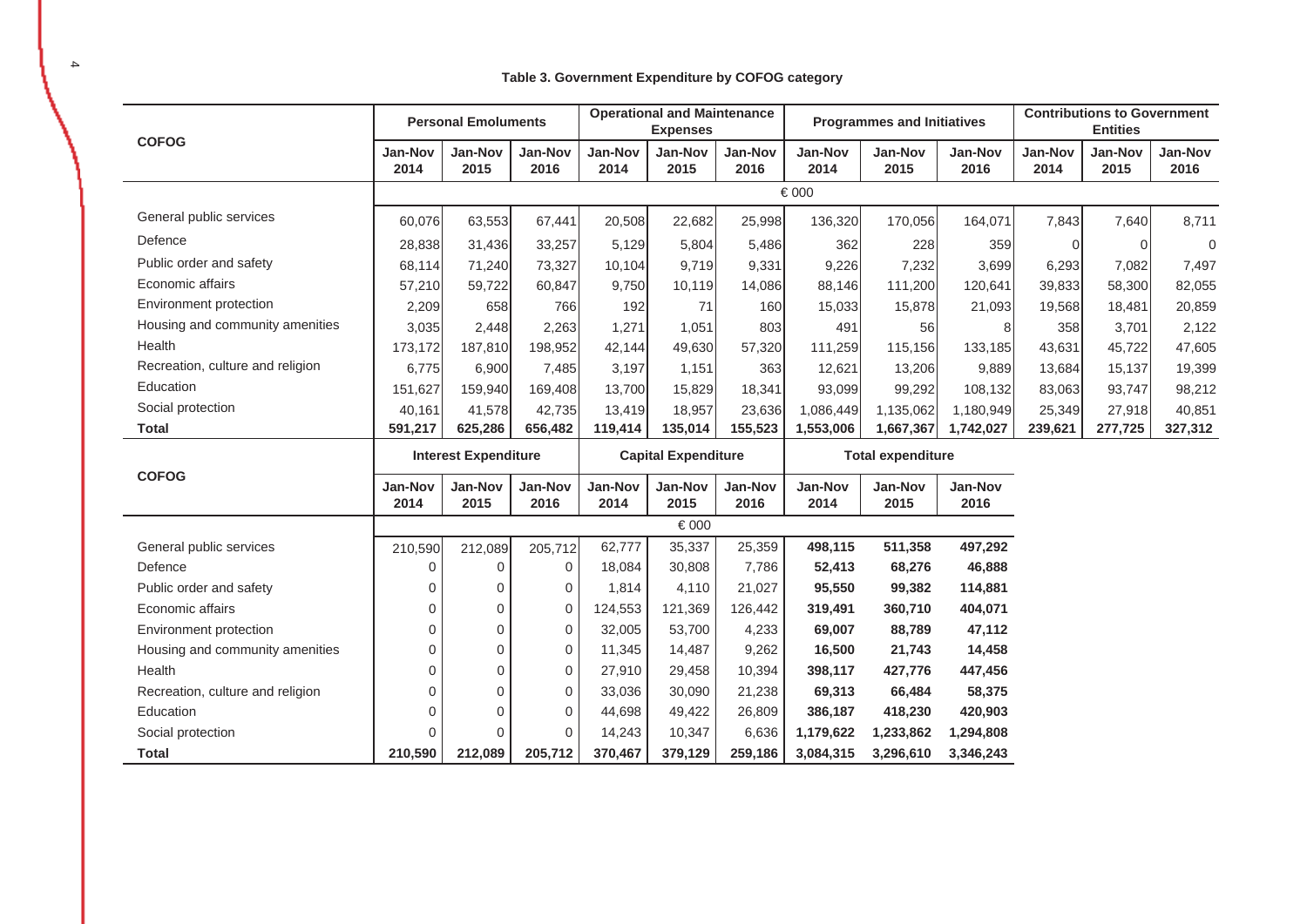### **Table 4. Central Government debt**

|                                               | <b>November</b> | <b>November</b> | <b>November</b> | November 2016 /<br>November 2015 |          |  |
|-----------------------------------------------|-----------------|-----------------|-----------------|----------------------------------|----------|--|
| <b>Description</b>                            | 2014            | 2015            | 2016            | Change                           | % change |  |
|                                               |                 |                 |                 |                                  |          |  |
| <b>Total Central Government Debt</b>          | 5,261,668       | 5,468,720       | 5,521,730       | 53,010                           | 1.0      |  |
| of which:                                     |                 |                 |                 |                                  |          |  |
| <b>Treasury Bills</b>                         | 240.990         | 227.850         | 271.000         | 43.150                           |          |  |
| Malta Government Stocks                       | 4,903,579       | 5,157,813       | 5,209,845       | 52,032                           |          |  |
| Foreign Loans                                 | 43,039          | 32,330          | 21,919          | $-10,410$                        |          |  |
| Domestic Loans with Commercial Banks          | 56,379          | 56,379          | $\Omega$        | $-56,379$                        |          |  |
| MGSF investments in Government Debt           | $-42,579$       | $-72,579$       | $-52,729$       | 19,850                           |          |  |
| Euro Coins issued in the name of the Treasury | 60,260          | 66,928          | 71,695          | 4,767                            |          |  |

Note: Totals may not add up due to rounding.





#### **Chart 2. Recurrent Revenue by main category (%): January-November 2016**



**Chart 3. Expenditure by main category (%): January-November 2016**